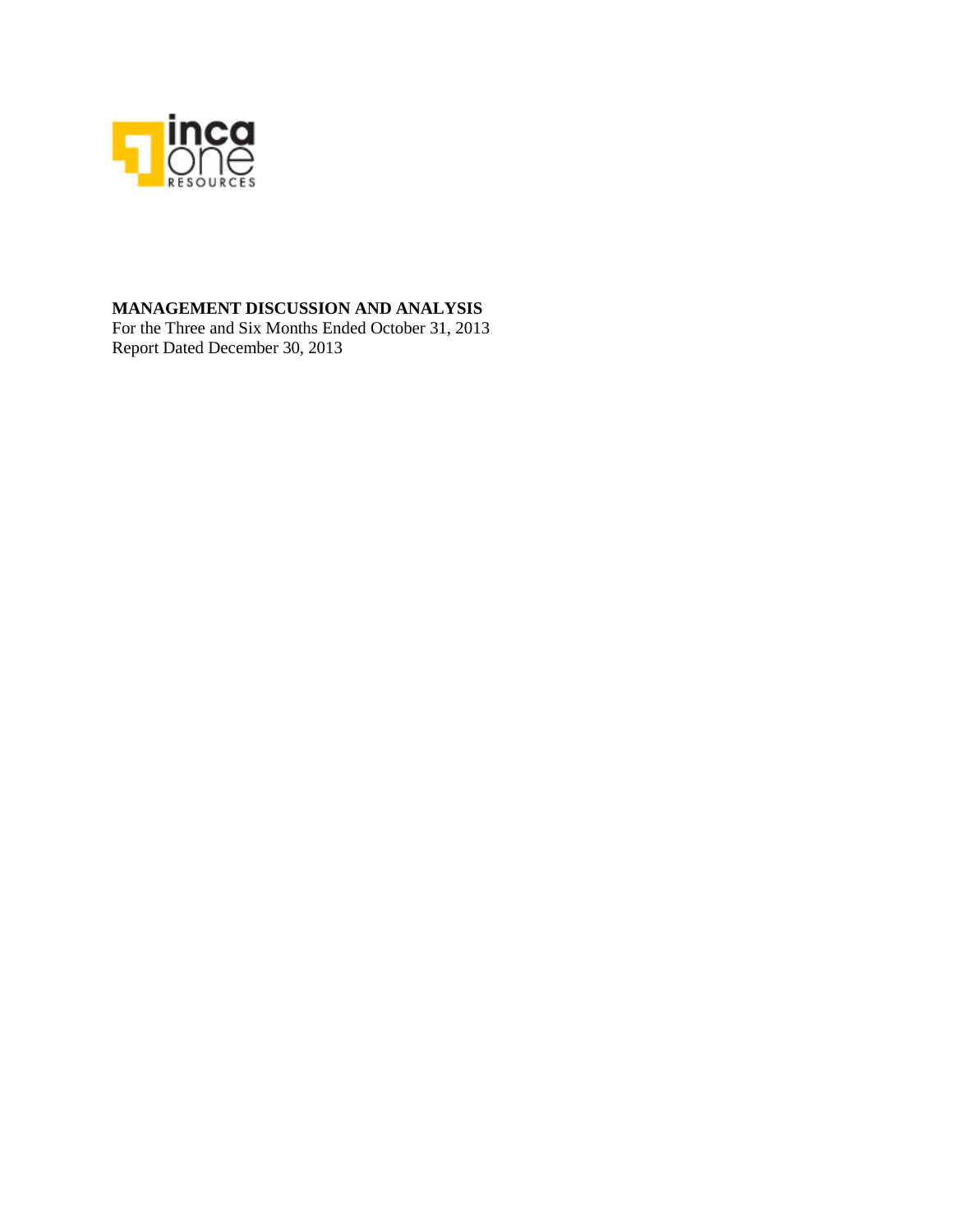Management Discussion & Analysis Three and Six Months Ended October 31, 2013

The following information, prepared as of December 30, 2013, should be read in conjunction with the unaudited condensed interim consolidated financial statements of Inca One Resources Corp. ("the Company" or "Inca One") for the three and six months ended October 31, 2013 (the "October 2013 Interim Financial Statements").

The October 2013 Interim Financial Statements have been prepared in conformity with International Accounting Standard ("IAS") 34, Interim Financial Reporting, using the same accounting policies as detailed in the Company's audited consolidated financial statements for the year ended April 30, 2013 except as noted in Notes 2 and 3 to the October 2013 Interim Financial Statements.

The October 2013 Interim Financial Statements do not include all the information required for complete annual financial statements in accordance with International Financial Reporting Standards ("IFRS"), as issued by the International Accounting Standards Board ("IASB") and interpretations of the International Financial Reporting Interpretations Committee ("IFRIC") and therefore should be read together with the audited annual financial statements for the year ended April 30, 2013 and the related MD&A for the year then ended .

All dollar amounts referred to are expressed in Canadian dollars except where indicated otherwise.

### **General Overview**

Inca One was incorporated on November 9, 2005, and is an exploration stage company engaged in the acquisition, exploration and development of mineral properties, as well as developing toll milling operations, in Peru. The Company, through its newly incorporated Peruvian subsidiaries, has recently entered into both an option assignment and a joint venture operating agreement pertaining to a Peruvian mineral property known as the Corizona Project and has acquired the Chala One plant, an existing Peruvian mineral processing plant. During the three months ended October 31, 2013 the Company, due to the absence of sufficient verifiable information to support a recoverable value, wrote down the expenditures incurred with respect to the Las Huaquillas Property located in northern Peru to nil and is currently in the process of terminating the option on this property. The Company also continues to actively evaluate other potential mineral projects and is listed for trading on the TSX Venture Exchange (the "TSX-V") under the symbol "IO" and on the Frankfurt Stock Exchange under the symbol "SU9.F".

### **Management**

In October, 2013 Mr. George Moen was appointed as Chief Operating Officer, and Mr. George S. Young was appointed to the advisory board, of the Company.

#### **Chala One Plant Acquisition**

On June 6, 2013, the Company entered into a Letter of Intent to acquire 100% of a permitted and operational milling facility ("Chala One" or "the Plant") in Southern Peru for US\$240,000. Of this amount, US\$150,000 has been paid and the remaining US\$90,000 is expected to be payable within one year, once transfer of the permitted facility is complete. In addition US\$40,000 in additional finder fees was paid in connection with the acquisition. Inca One believes the Plant purchase is an excellent strategic acquisition that enables cash flow to be used to further the expansion of its Peruvian operations. It also believes that acquiring an existing gold milling facility will save the Company significant capital, time and resources by eliminating the construction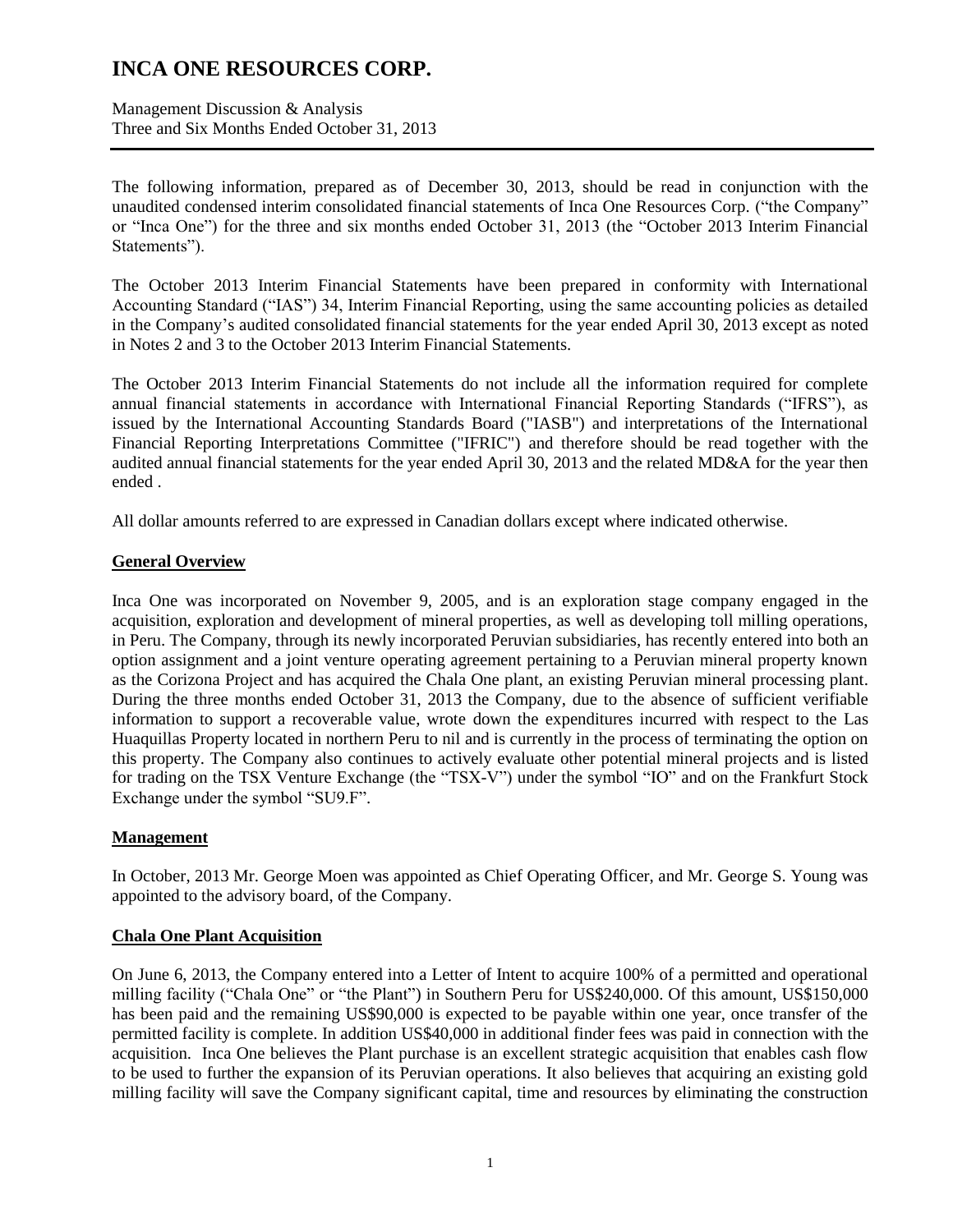Management Discussion & Analysis Three and Six Months Ended October 31, 2013

and permitting process, which building a new gold processing plant would entail. Completion of the acquisition of the Plant is subject to a number of conditions including completion of a definitive agreement. Pursuant to the Service Provision Agreement, the Company has paid a total of US\$118,000 inclusive of value added tax, to Canadian Mining for the provision of sourcing and technical advice with respect to the acquisition and refurbishment of the Plant and in December, 2013, achieving an ore processing milestone of 250 tons. As at October 31, 2013, additional plant upgrade costs of \$153,777 and pre-operating costs of \$100,604 have been incurred.

The Company has also agreed to pay to Canadian Mining cash of US\$125,000 per plant in stages for sourcing and technical advice leading to the acquisition of each of three additional plants.

### **Chala One Plant Operations**

The Plant refurbishment was completed and its first sale of gold rich carbon was recorded near the end of October, 2013 resulting in pre-operating revenues of \$60,069 which were recorded as a credit to the amount reflected as plant and equipment. The Company is in the process of formalizing an agreement to pay Canadian Mining 20% of net profits from all operations of the Chala One plant in exchange for ongoing project management assistance.

The Company reported that during the month of November 2013, the Chala One Plant processed approximately 205 dry metric tons of ore with an average grade of 16.94g/t Au with recoveries of 92.6% for gold production of 111.5 ounces. This technical information was reviewed on behalf of the Company by Thomas Henricksen, P.Geo., as the Qualified Person. Chala One continues to source high-grade ore from artisanal miners in an effort to ramp up to a full 25 TPD capacity and by June 2014, plans to have completed plant upgrades to increase capacity to 50 TPD through the installation of a new ball mill and flotation tanks. It is also in the process of applying for commercial permits to incrementally increase capacity up to 350 TPD. Chala One currently sits on 21 hectares of land, and has ample room for plant expansion.

#### **The Corizona Project – Mineral Property Option**

Pursuant to an Assignment of Contractual Position Agreement formalized under Peruvian law on January 25, 2013, and amended on May 28, 2013 and June 5, 2013, between the Company and Canadian Mining S.A. ("Canadian Mining"), a privately held Peruvian company, the Company was granted an exclusive right to acquire 100% of a mining lease and purchase option for a mineral property located in Peru in exchange for a cash payment of US\$50,000. The mineral property consists of approximately 259 hectares located in the Lahuaytambo District, Huarochirí province in the Department of Lima, in the area known as Cruz de Laya and La Mina, approximately 85 kilometers from the city of Lima ("the Corizona Project"). Previous work on infrastructure, exploration and engineered mine development has been performed on the Corizona Project and the property is accessible by road with an office, running water and electricity found on site.

The following technical information with respect to the Corizona Project has been reviewed on behalf of the Company by John Buckle, P.Geo., as the Qualified Person.

The Corizona Project contains a large hydrothermal system with gold hosted in a hematite-chlorite-quartz structurally controlled en echelon veins. The veins intruded with rhyo-dacitic dykes in parallel fractures along andesite-dacite tuff volcaniclastic bedding planes. The high grades of gold are associated with quartz-iron oxide and argillic-kaolinitic alteration.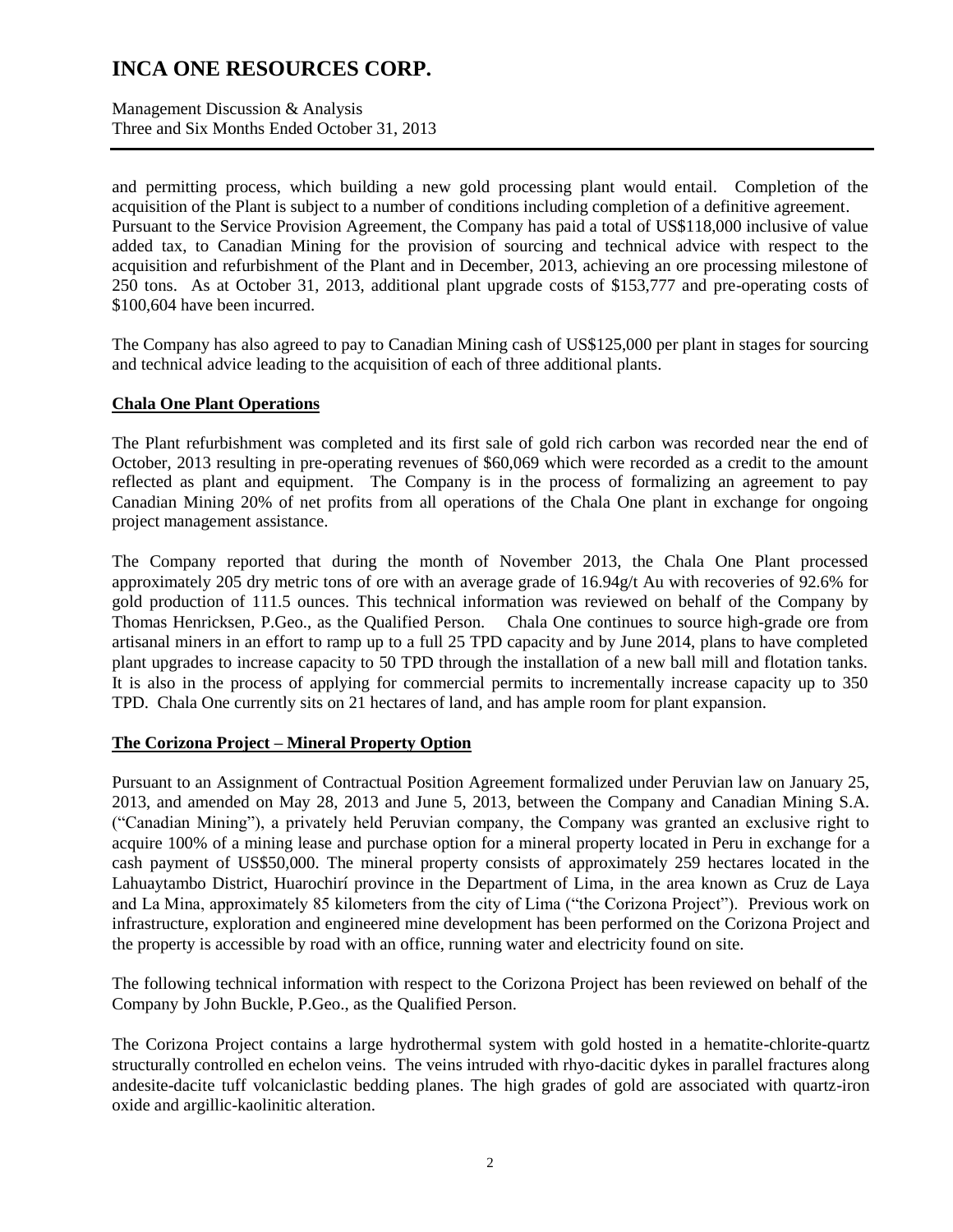Management Discussion & Analysis Three and Six Months Ended October 31, 2013

There are eight known veins on the Corizona Project, two of which (Veins B and C) have been partially previously mined with over 200 meters of tunneling and underground workings. Previous work and sampling from these veins have reported consistent grades of more than  $10g/t$  gold over vein widths of 0.5 to 1.5 meters.

In 2010, Mr. Elard Zegarra, a Peruvian engineer, wrote a report on the Corizona Project and although it was not written to NI 43-101 specifications, the study is consistent with previous mining engineering practices. This study produced an accurate survey of the main existing mine workings on Veins B and C. From the historic sampling (non 43-101 compliant) grades averaged 7.57 g/t gold for Vein B over a width of 0.7 meters, from samples taken every 2 meters along the 80 meter length of the previous mine workings and 11.49  $g/t$ gold for Vein C over similar width. Several samples from this previous work reported over 100  $g/t$  gold over 0.2 meters.

Known veins confirm evidence for up to 200 meters vertical above the level of the main adit while remaining open at depth with 1,200 meters strike on 5 separate veins. It should be noted that the potential quantity and grade above the main adit remains conceptual in nature, that there has been insufficient exploration to define a mineral resource and that it is uncertain if further exploration will result in Veins B and C on the Corizona Project being delineated as a mineral resource.

Pursuant to the underlying Mining Lease with Purchase Option Agreement dated January 24, 2013, between Canadian Mining and the Peruvian owner of the mineral property, Sociedad Minera Corizona Limited Liability Lima ("SMRL"), Canadian Mining is entitled to conduct mining activity on, and holds an option to purchase, the Corizona Project until February 27, 2015.

In order to earn its interest in the mineral property option the Company will be required to pay SMRL cash of US\$730,000 at the date of signing the transfer of the concession, US\$730,000 at the date such transfer is registered in the Lima, Peru Mining Registry office and is also required to pay US\$490,000 to Canadian Mining within five days of the date that the option is legally acquired by the Company.

#### **The Corizona Project – Joint Operation**

As agreed to in January 2013 but not formalized legally until June 5, 2013, the Company committed to a three year renewable Joint Venture Agreement with Canadian Mining for purposes of further exploration, evaluation, development and operation of the Corizona Project. Pursuant to the terms of this agreement the joint venture will be operated by Canadian Mining and the Company will contribute all of the initial funding in exchange for an 80% share of the Corizona Project's net profits.

On April 28, 2013, Canadian Mining held a Community Assembly and successfully obtained the consent for the use of the surface land for a five-year term from the Community of Llambilla. The Company is pleased with the agreement, as it is integral to the process of obtaining commercial mining permits. Rural communities in Peru are organizations recognized by Peruvian law, comprising of families living on and owning certain territories, linked by ancestral, social, economic and cultural bonds. The Community of Llambilla is the legal owner of the surface land where the Corizona Project is located. Therefore it was extremely important that this authorization was obtained and supported by the local community.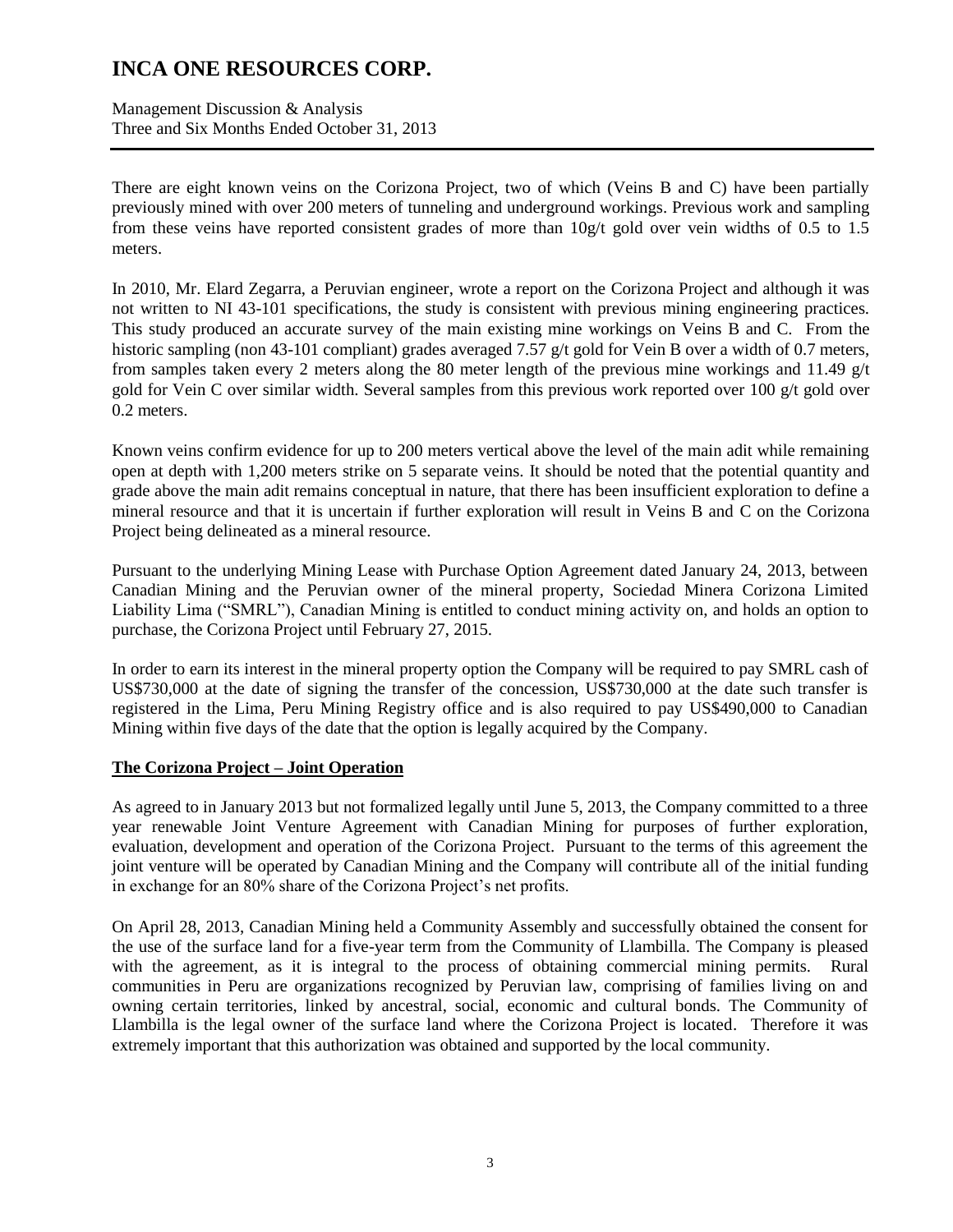Management Discussion & Analysis Three and Six Months Ended October 31, 2013

Following the completion of a formalization process, it is envisioned that the joint operation will be able to explore and produce up to 350 tons of material per day while working towards formal operating permits and authorizations.

Effective March 27, 2013 the Company entered into a Service Provision Agreement with Canadian Mining ("Service Provision Agreement") pursuant to which the Company has since paid cash of US\$25,000 upon the contracting of a toll mill for purposes of processing ore from the Corizona Project.

On April 30, 2013, the Company announced that it and Canadian Mining had commenced preparations for initial bulk sampling from the Los Angeles Vein (formally Vein B). To date blasting, widening and timbering of Level 0 of the Los Angeles Vein has been completed as well as preparing the shaft between Level 0 and Level 2 for access to the vein on Level 2 for bulk sampling. Level 2 of the Los Angeles Vein runs both East and West. Currently a bulk sampling program is underway which includes underground development of Level 3 and extraction of the Los Angeles Vein from Level 2. On November 9, 2013 a first shipment, comprised of 30 tons of ore, was made from the Corizona Project to the Chala One plant.

On May 7, 2013, the Company and Canadian Mining also secured a toll milling agreement with a Peruvian ore processor Grupo Dore to process bulk sample material produced from the Corizona Project.

As at October 31, 2013 Inca One has incurred acquisition costs of \$92,299 and development costs of \$150,823 with respect to the Corizona One Project.

#### **The Las Huaquillas Property**

The Las Huaquillas Property is located in the Department of Cajamarca in northern Peru. It is easily accessible by road and is situated at a relatively low elevation of between 1,000 to 1,800 meters.

On March 25, 2011 and later amended on January 18, 2012, the Company entered into a definitive letter agreement (the "Agreement") with Rial Minera SAC ("Rial") and its shareholders (collectively the "Optionors") pursuant to which the Company was granted an option to acquire all of the issued and outstanding shares of Rial (the "Rial Shares"). Rial is a private Peruvian company that owns a 100% interest in the Las Huaquillas gold-copper project (the "Las Huaquillas Project"). Pursuant to the Agreement, the Company could acquire 100% of the Rial Shares, by paying an aggregate of US\$5,000,000 to the Optionors; issuing 8,000,000 common shares of the Company; and incurring exploration expenditures of US\$10,000,000 over a period of four years: As at October 31, 2013, the Company has paid US\$375,000 and issued 325,000 shares for acquisition costs payable pursuant to the terms of the Agreement. As further consideration for the acquisition, the Company entered into a finder fees agreement dated July 31, 2011 and later amended by a letter agreement dated January 19, 2012, to pay finder fees of US\$282,500 and to issue 400,000 common shares of the Company over a period of four years. As at October 31, 2013, the Company had issued 16,250 shares and paid US\$35,625 in cash pursuant to the terms of this finder fees agreement. During the year ended April 30, 2013, Minera has staked an additional 16,700 hectares of land surrounding the Las Huaquillas Property, increasing the total continuous claim holdings in the area to approximately 20,300 hectares.

After entering into the two agreements the Company has expended considerable time and expense to obtain the requisite drilling permits for the Las Huaquillas Project and in June 2013, these drill permits were received. Since that time the Company has been conducting a search for a joint venture partner and has also been working towards formalization of an amended agreement with the Optionors, but has been unable to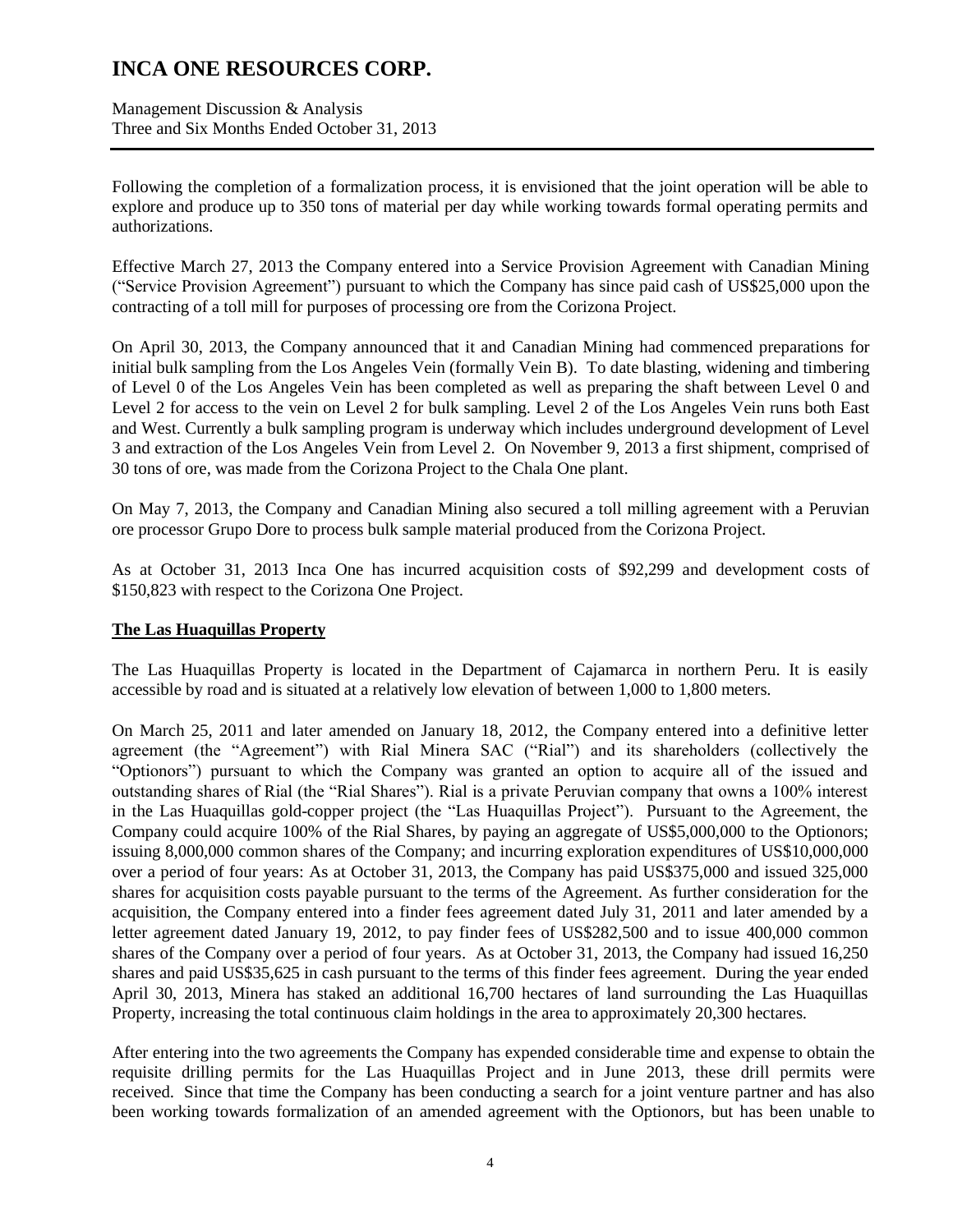Management Discussion & Analysis Three and Six Months Ended October 31, 2013

achieve either goal As a result Management is currently in the process of terminating the option. Further for financial reporting purposes, due to the absence of sufficient verifiable information to support a recoverable value of the Las Huaquillas Property and drilling permits thereon, this value has been deemed to be zero. Accordingly a write-down of exploration and evaluation assets held by the Company of \$2,452,330 has been recorded during the three months ended October 31, 2013.

#### **Future Outlook:**

The Company is moving forward with its business plan to further explore and develop Peruvian mineral properties and believes both the Corizona Project bulk sampling program and the Chala One plant operations will provide the necessary cash flow to achieve this objective.

While it intends to raise additional funds through the continuing issue of convertible debentures and common shares via private placements, in order to execute its business plan the Company expects that future financings will also likely be required, although the ability to complete such on terms acceptable to the Company is uncertain, in particular in view of recent stock market volatility. Management is currently targeting sources of additional financing and will continue to assess and address the implications of recent events in order to ensure that the Company can continue to achieve its long term objectives.

#### **Summary of Quarterly Information**

| Quarter ended    | Working<br>capital<br>(deficiency) | Deferred<br>exploration /<br>development<br>expenditures | Total assets | Net loss    | <b>Basic</b> loss<br>per share |
|------------------|------------------------------------|----------------------------------------------------------|--------------|-------------|--------------------------------|
|                  | \$                                 | \$                                                       | \$           | \$          | \$                             |
| October 31, 2013 | (114, 144)                         | 100,990                                                  | 1,329,135    | (2,727,506) | (0.01)                         |
| July 31, 2013    | (160, 863)                         | 109,185                                                  | 3,189,915    | (345, 916)  | (0.01)                         |
| April 30, 2013   | 597,060                            | 153,836                                                  | 3,396,270    | (219, 812)  | (0.01)                         |
| January 31, 2013 | 329,422                            | 238,260                                                  | 2,662,312    | (211, 476)  | (0.01)                         |
| October 31, 2012 | 760,780                            | 252,884                                                  | 2,886,957    | (272, 236)  | (0.01)                         |
| July 31, 2012    | 97,723                             | 352,926                                                  | 1,948,575    | (179, 463)  | (0.00)                         |
| April 30, 2012   | 616,545                            | 389,918                                                  | 2,128,195    | (330, 455)  | (0.01)                         |
| January 31, 2012 | 1,198,995                          | 319,391                                                  | 2,268,591    | (216, 339)  | (0.01)                         |

The following table sets out selected quarterly financial results:

During the three months ended October 31, 2013 the Company wrote down \$2,452,330 of expenditures incurred with respect to its interest in the Las Huaquillas property to nil thus decreasing total assets and increasing net loss reported for this period. Other than this write-down the Company's quarterly net losses remained consistent through the quarters except for the quarters ended April 30, 2012, October 31 2012 and July 31, 2013 when share-based payments were recorded. Additionally other than the write-down recorded in the most recent three month period, total assets have increased and working capital has trended downward as funds were expended on exploration, the Corizona Project and the acquisition of the Chala One plant in recent quarters, offset by private placement financings in the quarters ended October 31, 2012, April 30, 2013 and October 31, 2013.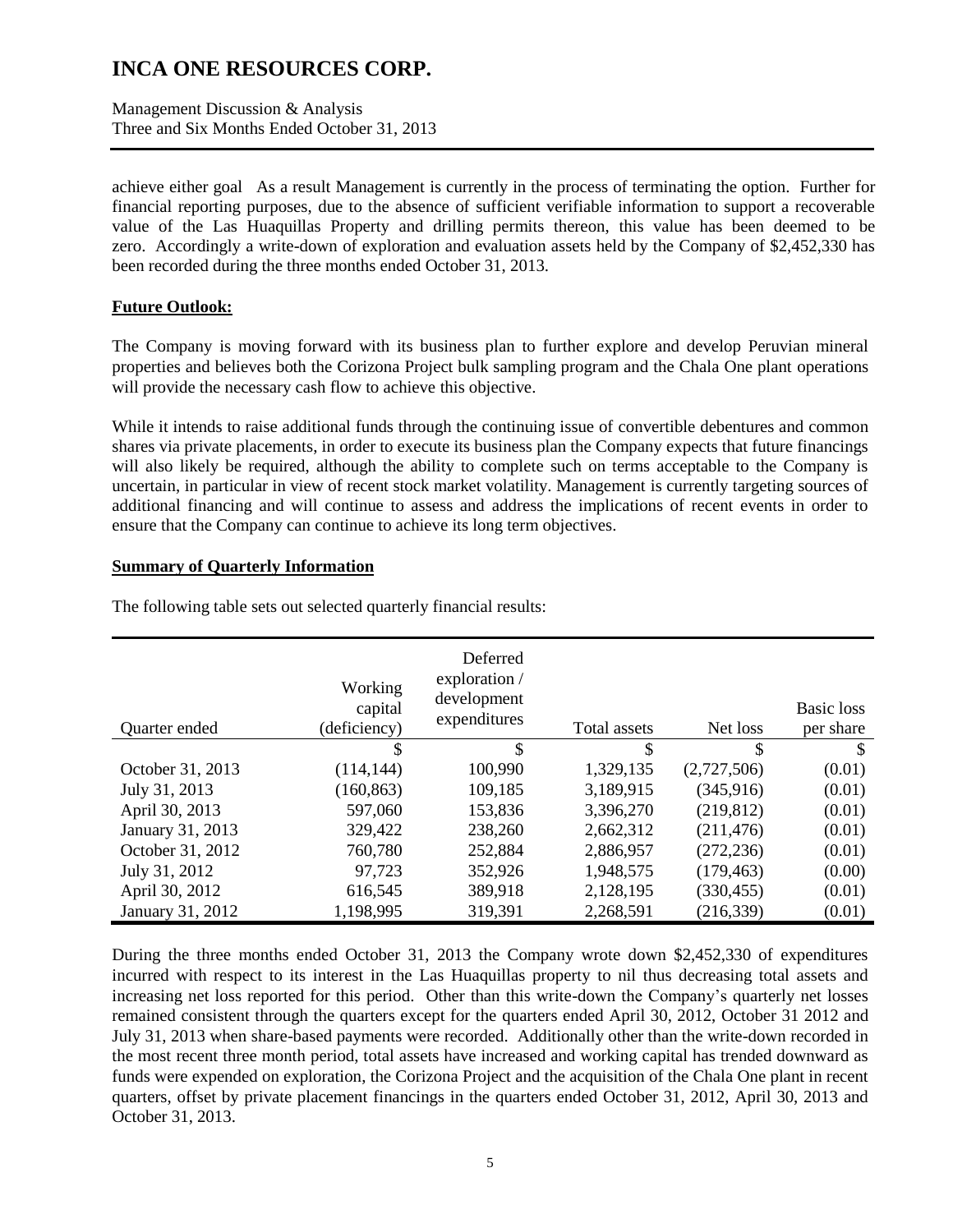Management Discussion & Analysis Three and Six Months Ended October 31, 2013

### **Results of Operations**

### Three months ended October 31, 2013 compared with the three months ended October 31, 2012

During the three months ended October 31, 2013, the Company reported a net loss of \$2,727,506, including the write-down of Las Huaquillas, comparable to a net loss of \$272,236 recorded during the three months ended October 31, 2012.

Office, rent and administration decreased by \$15,219, due to a move to new premises and a change in the recording of accounting support costs which were formerly charged under the office sharing arrangement but are now included in professional fees. Professional fees increased by \$57,112 compared to fiscal 2013 as a result of the above noted change in the recording of accounting support costs as well as accounting and legal services incurred to support the operations of the three new Peruvian subsidiaries and finalize the recent significant number of Peruvian legal agreements.

During the three months ended October 31, 2013, the Company recorded share-based compensation of \$16,461 compared to \$98,400 during the three months ended October 31, 2012. 200,000 stock options were granted during the three months ended October 31, 2013 while 1,025,000 options were granted during the three months ended October 31, 2012.

Transfer agent and shareholder information expense increased in the current quarter by \$67,062 compared to fiscal 2013, primarily due to the increased use of financing expertise in both Canada and Europe, including a one year investor relations agreement entered into on October 5, 2012. Travel, advertising and promotion expenses decreased in the current quarter by \$24,791 due to a decrease in business related travel.

#### Six months ended October 31, 2013 compared with the six months ended October 31, 2012

During the six months ended October 31, 2013, the Company reported a net loss of \$3,073,422 compared to a net loss of \$451,699 during the six months ended October 31, 2012, representing an increase in loss, other than the write-down of Las Huaquillas, of \$169,393.

Consulting and management fees in the current period decreased by \$39,542 compared to fiscal 2013, with fewer consultants utilized. Office, rent and administration decreased by \$38,623, due to a move to new premises and a change in the recording of accounting support costs which were formerly charged under the office sharing arrangement but are now included in professional fees. Professional fees increased by \$103,385 compared to fiscal 2013 as a result of the above noted change in the recording of accounting support costs as well as accounting and legal services incurred in order to incorporate three new Peruvian subsidiaries and finalize the recent significant number of Peruvian legal agreements.

Transfer agent and shareholder information expense increased in the current period by \$153,239 compared to fiscal 2013, primarily due to the increased use of financing expertise in both Canada and Europe, including a one year investor relations agreement entered into on October 5, 2012.

#### **Liquidity and Capital Resources**

To date the Company has financed its operations and met its capital requirements primarily through the issuance of capital stock by way of private placements, the exercise of share purchase warrants previously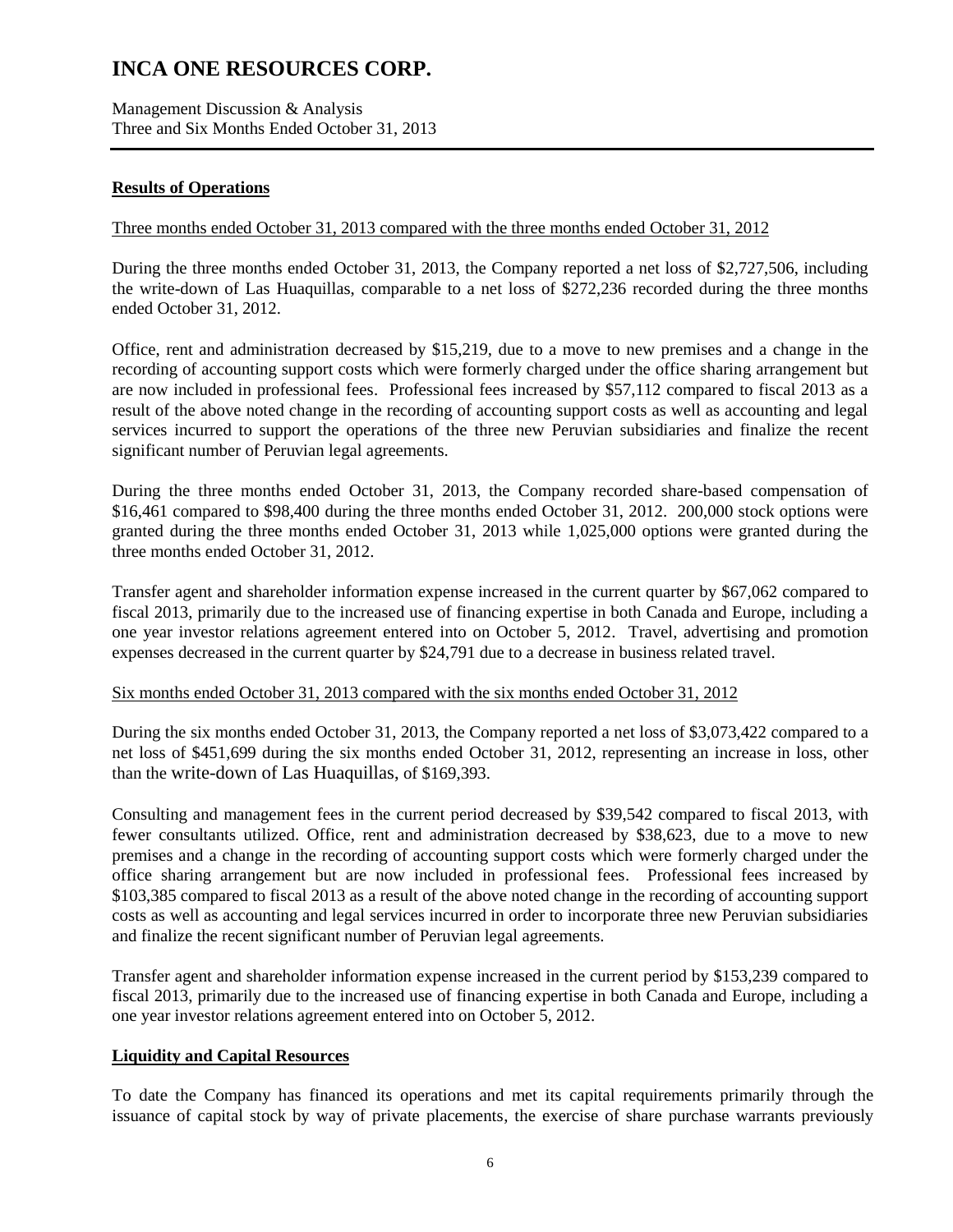Management Discussion & Analysis Three and Six Months Ended October 31, 2013

issued and more recently, from the issue of promissory notes and convertible debentures. As at October 31, 2013, the Company had cash and cash equivalents of \$234,844 representing a decrease of \$449,880 compared with cash and cash equivalents of \$684,724 at April 30, 2013.

During the six months ended October 31, 2013 the Company continued to advance funds to the Corizona Project for purposes of a bulk sampling program and continued the process of acquiring and refurbishing the Chala One gold milling facility which started producing in November 2013. It is intended that a reliable revenue stream will soon be generated from these two operations.

The Company reported working capital deficiency of \$114,144 at October 31, 2013 as compared to working capital of \$597,060 as at April 30, 2013, representing a decrease in working capital of \$482,916 resulting from the final costs of acquiring the Las Huaquillas Property DIA, the acquisition and development costs on the Corizona Project, the investment in the Chala One plant and general and administrative expenditures.

During the six months ended October 31, 2013, two directors of the Company advanced to the Company a total of \$150,000, which are unsecured and payable on demand with an interest rate of 20% per annum calculated and paid quarterly in arrears.

On October 22, 2013, the Company closed the first \$270,000 tranche of up to \$600,000 in gross proceeds from a non-brokered private placement of secured, redeemable promissory notes.

On October 30, 2013, the Company completed a secured convertible debenture offering for gross proceeds of \$275,000. The proceeds of the convertible debenture offering will be used for the exploration and development of the Company's properties in Peru.

On November 7, 2013, the Company announced that it has settled on terms to undertake a private placement with Global Resources Investments Ltd ("GRIL") to raise \$1,200,000 through the sale of 10,000,000 common shares at \$0.12 per share. In consideration for acquiring the Company's shares, it is intended that GRIL will issue and deliver to the Company 716,589 ordinary shares of Global Resources Investment Trust PLC ("GRIT), an investment trust which has applied to trade its shares on the London Stock Exchange. A finder's fee in the form of common shares will be payable in connection with the private placement. Closing of the transaction is subject to a number of conditions precedent, including approval of the TSX-V, and GRIT successfully listing on the London Stock Exchange.

In December, 2013 the Company completed a private placement of 5,115,500 shares at \$0.10 per share for gross proceeds of \$511,550. The shares were acquired by directors and officers of the Company who sold an equivalent number of shares in the market at a price of \$0.10.

Management also intends to finance operating costs over the next year with funds raised from private placements and its joint venture share of net profits from its Corizona Project and Chala One Plant interests but there is no certainty that these funds will be received. Other than the convertible debentures and the promissory notes payable, the Company has no long-term debt and is not subject to any capital requirements imposed by a regulator.

### **Capital Expenditures**

During the six months ended October 31, 2013, the Company incurred costs of \$150,823 (2012 – \$nil) with respect to its Corizona Project, \$59,352 (2012 – \$605,810) for Las Huaquillas exploration and evaluation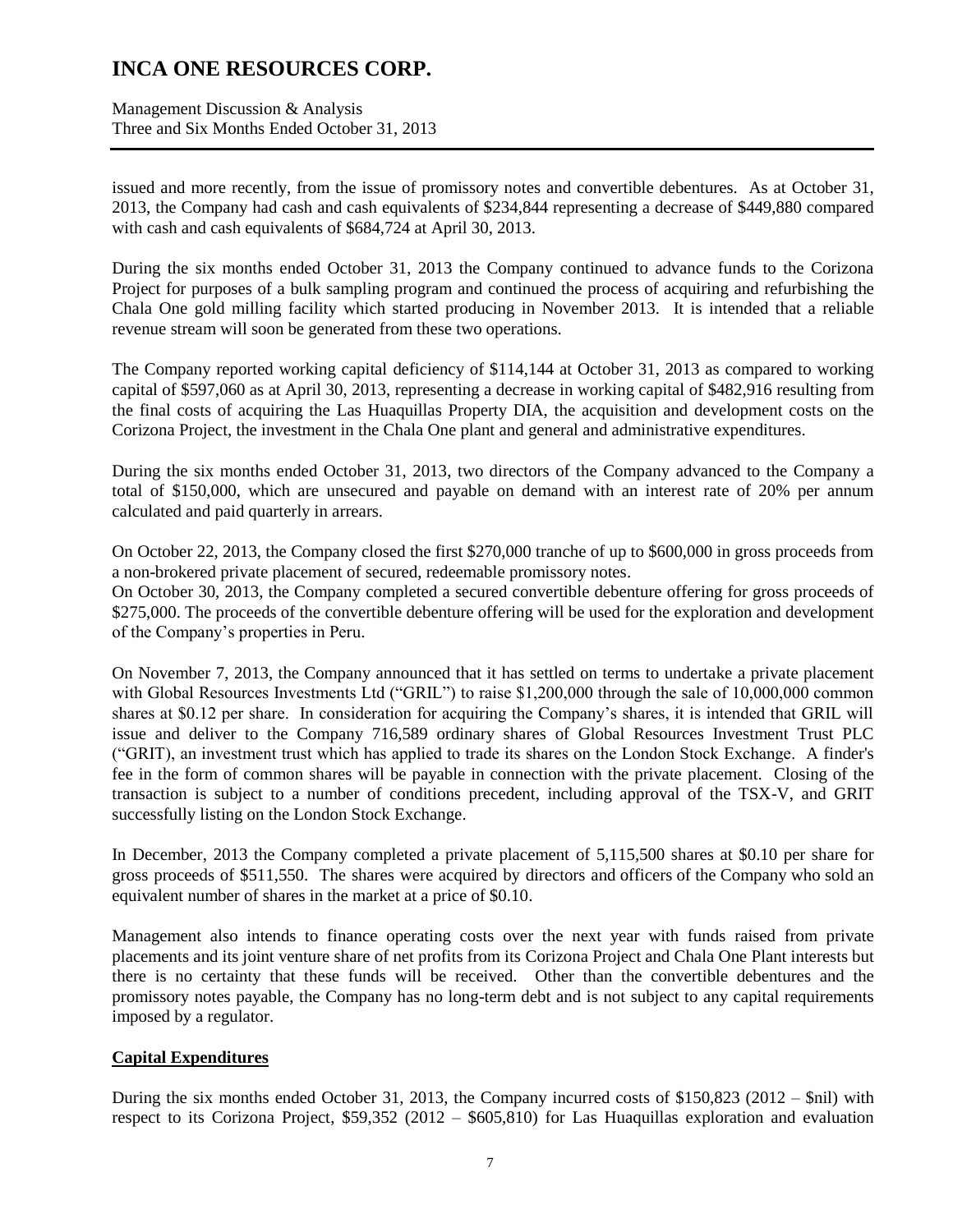Management Discussion & Analysis Three and Six Months Ended October 31, 2013

expenditures, and  $$502,163$  ( $2012 - $3,205$ ) in plant and equipment expenditures, primarily for the purchase and refurbishment of the Chala One plant.

### **Financings**

During the six months ended October 31, 2013, two directors of the Company advanced to the Company a total of \$150,000, which are unsecured and payable on demand with an interest rate of 20% per annum calculated and paid quarterly in arrears.

On October 22, 2013, the Company closed the first \$270,000 tranche of up to \$600,000 in gross proceeds from a non-brokered private placement of secured, redeemable promissory notes. Of this amount \$150,000 was issued to a director and officer and to a company controlled by a director. The first tranche of promissory notes mature on October 22, 2015 and bear interest at 20% per annum calculated and paid quarterly in arrears. Subscribers are entitled to redeem their investment principal plus accrued interest on or after April 22, 2014 by providing 30 days written notice in advance of three month promissory note rollover periods. The notes are secured by a security interest in all of the Company's present and after acquired property pursuant to an underlying Security Agreement but are subordinate to any security held by holders of the Convertible Debentures. A cash finder fee of \$2,500 and legal and regulatory costs of \$2,540 incurred in connection with the financing were charged against the promissory notes amount payable.

On October 30, 2013, the Company completed a secured convertible debenture offering for gross proceeds of \$275,000. Of this amount \$75,000 was issued to two directors and officers or to individuals to who they were related. The debentures mature on October 30, 2018 although are redeemable at the Company's option after October 30, 2016. The debentures are secured by a security interest in all of the Company's present and after acquired property pursuant to an underlying Security Agreement and hold preference to any security held by holders of the promissory notes. Until October 30, 2014 each debenture holder has the option to convert up to 20% of the debenture principal and all of the interest payable into common shares by providing 30 days written notice in advance of three month debenture rollover periods. The conversion of debenture principal will be based on a share price of \$0.10 and the conversion of any interest payable will be based on the greater of \$0.10 per share or the closing share price on the date the Company receives notice from the Holder. Professional fees of \$11,705 have been incurred in connection with the debenture offering. The proceeds of the convertible debenture offering will be used for the exploration and development of the Company's properties in Peru.

In December, 2013 the Company completed a private placement of 5,115,500 shares at \$0.10 per share for gross proceeds of \$511,550. The shares were acquired by directors and officers of the Company who sold an equivalent number of shares in the market at a price of \$0.10. The Company has agreed to reimburse the subscribers for the cost of the sale of their shares in the market.

#### **Summary of Outstanding Share Data**

As at the date of this MD&A, the Company had 48,614,674 common shares issued and the following options and warrants outstanding: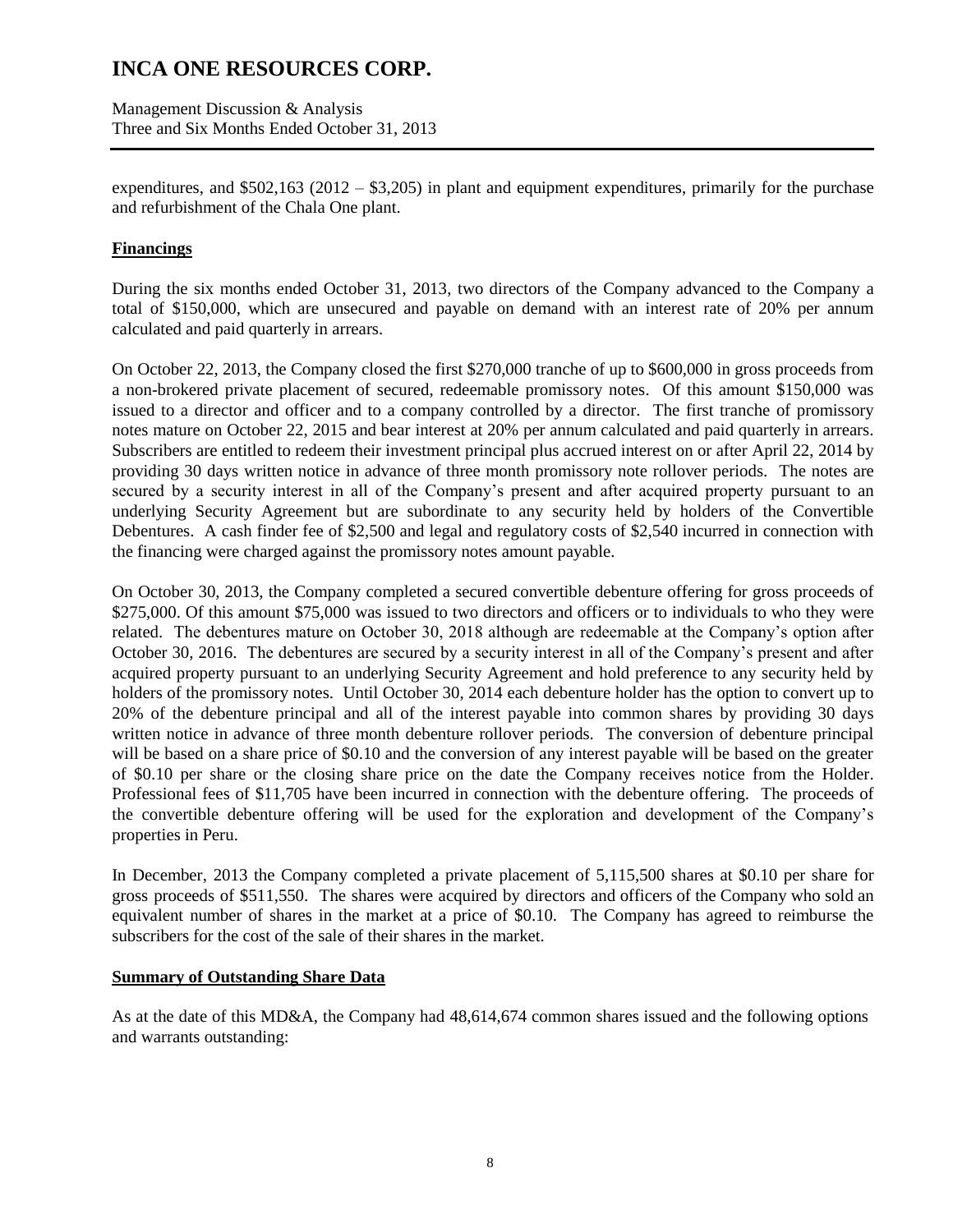#### **(a) Stock Options:**

|           | Exercise |                    | Vesting    |  |
|-----------|----------|--------------------|------------|--|
| Options   | Price    | <b>Expiry Date</b> | Provisions |  |
| #         | \$       |                    | #          |  |
| 311,000   | 0.135    | February 18, 2015  | Vested     |  |
| 360,000   | 0.125    | April 7, 2015      | Vested     |  |
| 150,000   | 0.250    | February 9, 2017   | Vested     |  |
| 250,000   | 0.150    | October 5, 2017    | Vested     |  |
| 675,000   | 0.150    | October 30, 2017   | Vested     |  |
| 950,000   | 0.150    | May 30, 2018       | Vested     |  |
| 200,000   | 0.150    | October 31, 2018   | Vested     |  |
| 124,000   | 0.220    | September 23, 2020 | Vested     |  |
| 208,000   | 0.500    | May 13, 2021       | Vested     |  |
| 670,000   | 0.430    | July 11, 2021      | Vested     |  |
| 3,898,000 | 0.219    |                    |            |  |

#### **(b) Warrants:**

| Number of Warrants | Exercise Price | <b>Expiry Date</b> |
|--------------------|----------------|--------------------|
| 10,125,800         | 0.200          | April 5, 2016      |

#### **Transactions with Related Parties**

#### **(a) Related Party Transactions**

The Company's related parties consist of the Company's directors, officers, former officer and companies associated with these individuals including the following:

- EKelly Investments Ltd., a company owned by Edward Kelly, the Company's President  $\bullet$
- Rapid Time Networks Inc., a company owned by George Moen, the Company's Chief Operating  $\bullet$ **Officer**
- Malaspina Consultants Inc., a company owned by Robert McMorran, a director, and in which  $\bullet$ Sharon Muzzin, the Company's CFO, is an associate
- McCullough O'Connor Irwin LLP, a company in which James Harris, the Company's Corporate  $\bullet$ Secretary, is an associate
- James L. Harris Law Corporation, a company owned by James Harris, the Company's Corporate  $\bullet$ Secretary
- Remstar Resources Ltd. and Ultra Lithium Inc., companies in which Nilda Rivera, the Company's former CFO, is the CFO

The following expenditures were charged by related parties for the three and six months ended October 31, 2013 and 2012: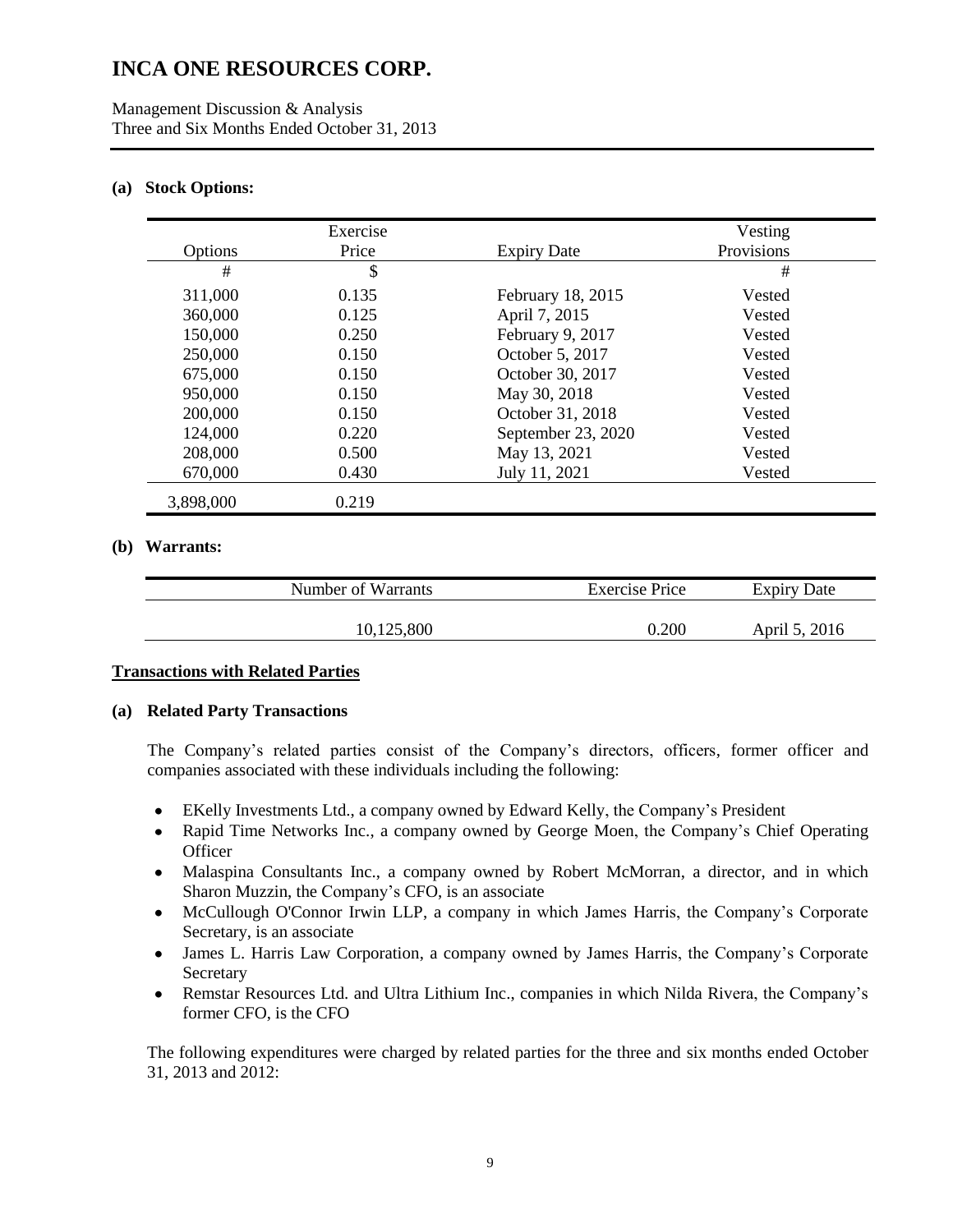Management Discussion & Analysis Three and Six Months Ended October 31, 2013

|                                               |                   | Three months | Six months        |         |  |
|-----------------------------------------------|-------------------|--------------|-------------------|---------|--|
|                                               | ended October 31, |              | ended October 31, |         |  |
|                                               | 2013              | 2012         | 2013              | 2012    |  |
|                                               | S                 | S            |                   | S       |  |
| Accounting fees <sup>(1)</sup>                | 30,683            |              | 59,379            |         |  |
| Consulting and management fees <sup>(2)</sup> | 34,000            | 24,000       | 58,000            | 48,000  |  |
| Finance costs $^{(3)}$                        | 8,583             |              | 8,583             |         |  |
| Legal fees $(4)$                              | 19,958            | 900          | 28,845            | 2,900   |  |
| Office, rent and administration               |                   | 33,350       |                   | 65,950  |  |
|                                               | 93,224            | 58,250       | 154,807           | 116,850 |  |

 $<sup>(1)</sup>$  Fees include amounts paid for both accounting and CFO services paid to Malaspina Consultants Inc.</sup>

<sup>(2)</sup>The amount includes consulting and management fees paid to EKelly Investments Ltd. and Rapid Time Networks Inc.

(3)The amount includes interest paid on promissory notes and convertible debentures.

(4) The amount includes legal fees paid to McCullough O'Connor Irwin LLP and James L. Harris Law Corporation.

 $<sup>(5)</sup>$  The amount includes office, rent and administration fees paid to Remstar Resources Ltd. and Ultra Lithium Inc.</sup> Of these fees, \$nil and \$nil were allocated to Nilda Rivera's services for the three months and six months ended October 31, 2013 (2012 – \$7,500 and \$15,000).

#### **(b)** C**ompensation of Key Management Personnel**

The Company's key management personnel has authority and responsibility for planning, directing and controlling the activities of the Company and includes the Directors, President, Chief Financial Officer, and Chief Operating Officer. Compensation in respect of services provided by key management consists of consulting and management fees paid to the President and the COO, accounting and administration fees paid to companies in which the CFO is, or former CFO was, an associate and by the issue of options.

|                                | Three months<br>ended October 31, |         |         | Six months<br>ended October 31, |  |
|--------------------------------|-----------------------------------|---------|---------|---------------------------------|--|
|                                | 2013                              | 2012    | 2013    | 2012                            |  |
|                                | \$                                |         |         |                                 |  |
| Management, accounting and CFO |                                   |         |         |                                 |  |
| administration fees            | 64,683                            | 31,500  | 117,379 | 63,000                          |  |
| Share-based payments           |                                   | 90,338  | 32,367  | 130,157                         |  |
|                                | 64,683                            | 121,838 | 149,746 | 193,157                         |  |

There was no other compensation paid or payable to key management for employee services.

### **(c) Related Party Balances**

All related party balances payable are non-interest bearing and payable on demand and are comprised of  $$18,545$  and  $$1,203$  (April 30, 2013 –  $$10,080$  and  $$nil$ ) payable to Ed Kelly or individuals related to him for travel expenses and interest expense respectively, \$26,546 (April 30, 2013 – \$8,836) payable to EKelly Investments Ltd. for management fees, \$11,120 (April 30, 2013 – \$nil) payable to Rapid Time Networks Inc. for consulting fees, \$6,914 payable to George Moen or individuals related to him for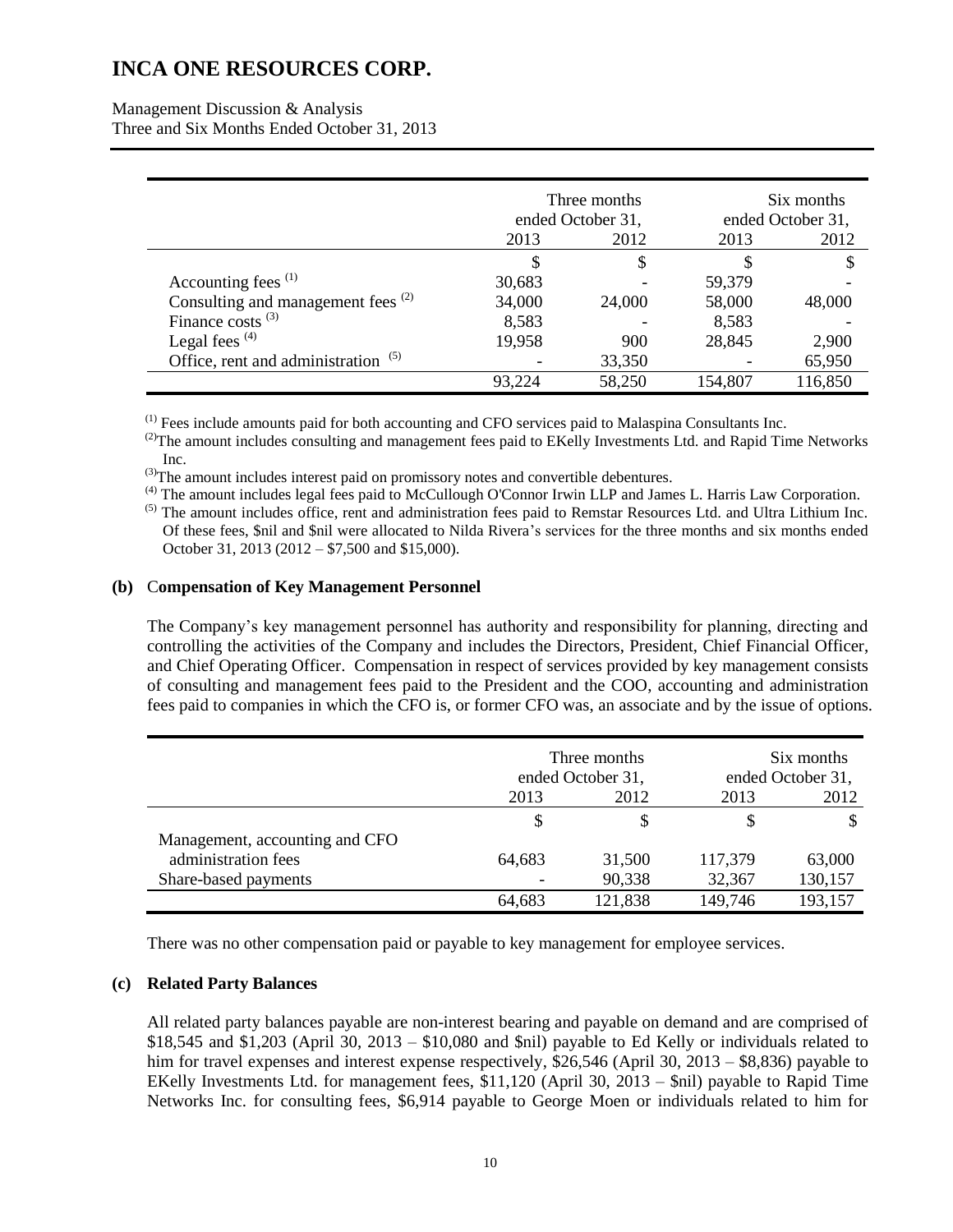Management Discussion & Analysis Three and Six Months Ended October 31, 2013

> interest expense and \$51,756 and \$466 (April 30, 2013 – \$7,371 and \$nil) payable to Malaspina Consultants Inc. for accounting fees and interest expense respectively.

#### **Commitments**

In addition to the commitments outlined previously in this document the Company has a consulting agreement with a company controlled by the President of the Company whereby it has committed to pay a fixed monthly management fee of \$8,000. Additional fees may be payable if certain conditions exist upon eventual termination of the contract.

### **Financial Instruments**

As at October 31, 2013, the Company's financial instruments consist of cash and cash equivalents, receivables, accounts payable and accrued liabilities, promissory notes payable and convertible debentures. The carrying values of cash and cash equivalents, receivables, accounts payable and accrued liabilities, and promissory notes payable approximate their fair values because of their short term nature and/or the existence of market related interest rates on the instruments. The convertible debenture is designated as other financial liabilities, which is measured at amortized cost, using the effective interest rate.

Cash and cash equivalents are held as cash deposits or investments in guaranteed investment certificates ("GICS") at banks within Canada. The GICs when held are immediately redeemable and their fixed terms do not exceed one year. The Company also holds cash at respected Peruvian banks. The Company does not invest in asset-backed commercial paper and does not expect any credit losses.

A portion of the Company's financial assets and liabilities is denominated in foreign currencies giving rise to risks from changes in foreign exchange rates. The Company holds cash in Canadian, United States and Peruvian currencies as required by forecasted expenditures. The Company's main risk is associated with the fluctuations in the US dollar and the Peruvian New Sol ("Sol"). The Company has determined that an effect of a 10% increase or decrease in the US dollar and Sol against the Canadian dollar as at October 31, 2013 would result in an insignificant change to the comprehensive loss for the three and six months ended October 31, 2013. At October 31, 2013, the Company had no hedging agreements in place with respect to foreign exchange rates.

Liquidity risk is the risk that the Company will incur difficulties meeting its financial obligations as they come due. The Company's approach to managing liquidity is to ensure, as best as possible, that it will have sufficient cash to meet its liabilities when due, under both normal and stressed conditions.

Management believes that as at October 31, 2013 the Company is not exposed to significant credit or interest risks arising from these financial instruments.

#### **Subsequent Events**

#### **(a) Private Placement with Global Resources Investments Ltd.**

On November 7, 2013, the Company announced that it has settled on terms to undertake a private placement with Global Resources Investments Ltd ("GRIL") to raise \$1,200,000 through the sale of 10,000,000 common shares at \$0.12 per share. In consideration for acquiring the Company's shares, it is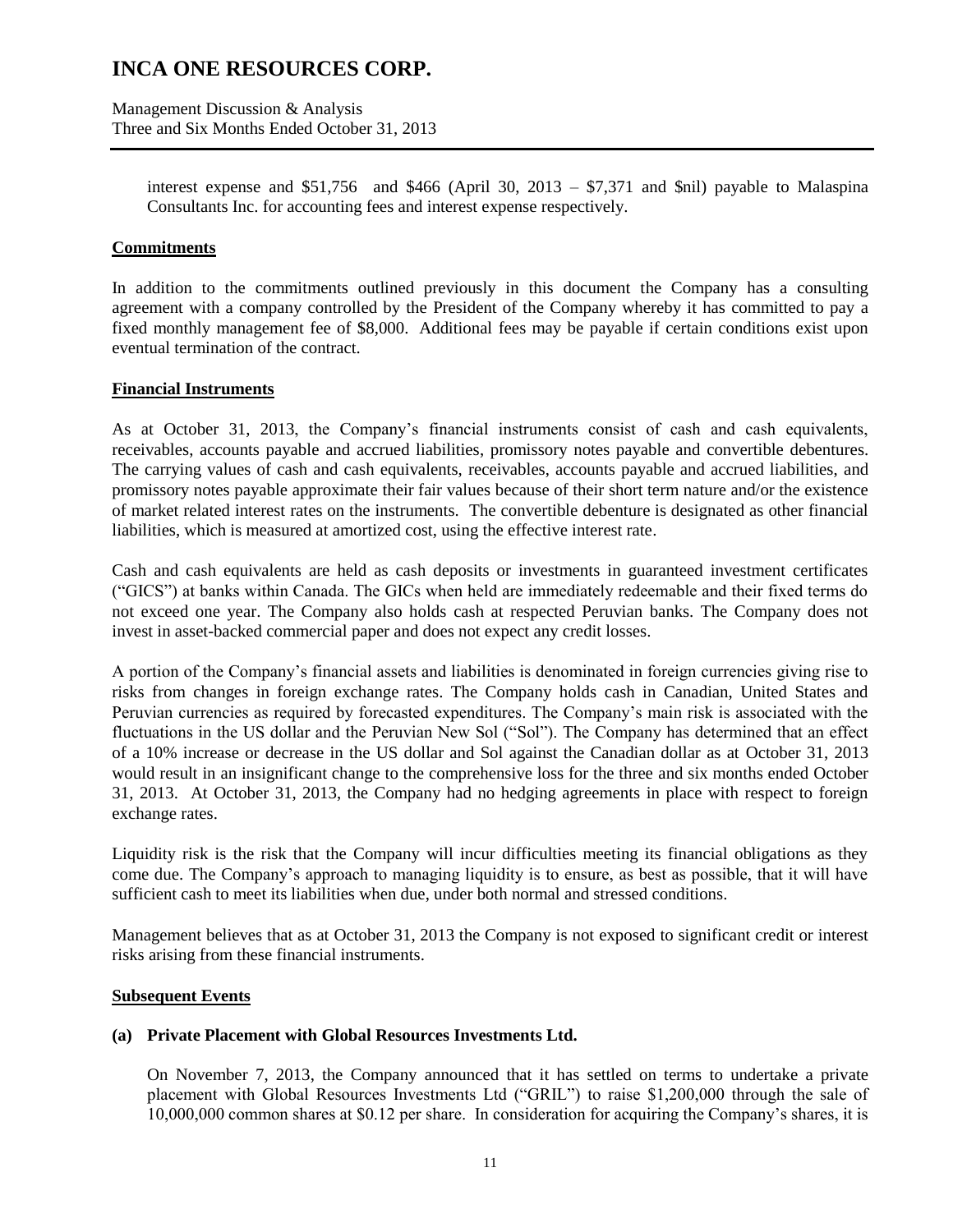Management Discussion & Analysis Three and Six Months Ended October 31, 2013

> intended that GRIL will issue and deliver to the Company 716,589 ordinary shares of Global Resources Investment Trust PLC ("GRIT), an investment trust which has applied to trade its shares on the London Stock Exchange. A finder's fee in the form of common shares will be payable in connection with the private placement. Closing of the transaction is subject to a number of conditions precedent, including approval of the TSX-V, and GRIT successfully listing on the London Stock Exchange.

#### **(b) Non-Brokered Private Placements**

In December, 2013 the Company completed a private placement of 5,115,500 shares at \$0.10 per share for gross proceeds of \$511,550. The shares were acquired by directors and officers of the Company who sold an equivalent number of shares in the market at a price of \$0.10. The Company has agreed to reimburse the subscribers for the cost of the sale of their shares in the market.

#### **Off-Balance Sheet Arrangements**

The Company has not entered into any off-balance sheet arrangements.

#### **Critical Accounting Policies and Estimates**

The preparation of these financial statements in conformity with IFRS requires management to make certain critical accounting estimates and to exercise judgment in applying the Company's accounting policies. Estimates and judgments are continually evaluated based on historical experience and other factors, including expectations of future events that are believed to be reasonable under the circumstances. In the future, actual experience may differ from these estimates and assumptions. The areas involving a higher degree of judgment or complexity where assumptions and estimates are significant to the financial statements include the going concern assumption, the economic recoverability and probability of future economic benefits of mineral property interests, commencement of commercial production, the functional currency, the valuation of convertible debentures and share-based compensation.

#### **Risks and Uncertainties**

Natural resources exploration, development, production and processing involve a number of business risks, some of which are beyond the Company's control. These can be categorized as operational, financial and regulatory risks.

Operational risks include: the Company may not be able to find and develop resources economically, the Company cannot guarantee title to its properties, the Company may have difficulty in marketing production and services, the Company must manage changing governmental laws and regulations, the Company may have difficulty in hiring and retaining skilled employees and contractors, environmental hazards (including discharge of pollutants or hazardous chemicals), industrial accidents and occupational and health hazards, mechanical failures, the unavailability of materials and equipment, pit slope failures, unusual or unexpected rock formations, poor or unexpected geological or metallurgical conditions, poor or inadequate ventilation, failure of mine communication systems, poor water condition, interruptions to gas and electricity supplies, human error and adverse weather conditions, there is no assurance that the Company will acquire additional mineral properties and any acquisitions may expose the Company to new risks, and the mining industry is intensely competitive for the acquisition of new properties, access to capital and hiring of skilled personnel. The Company continuously monitors and responds to changes in these factors and seeks to adhere to all regulations governing its operations.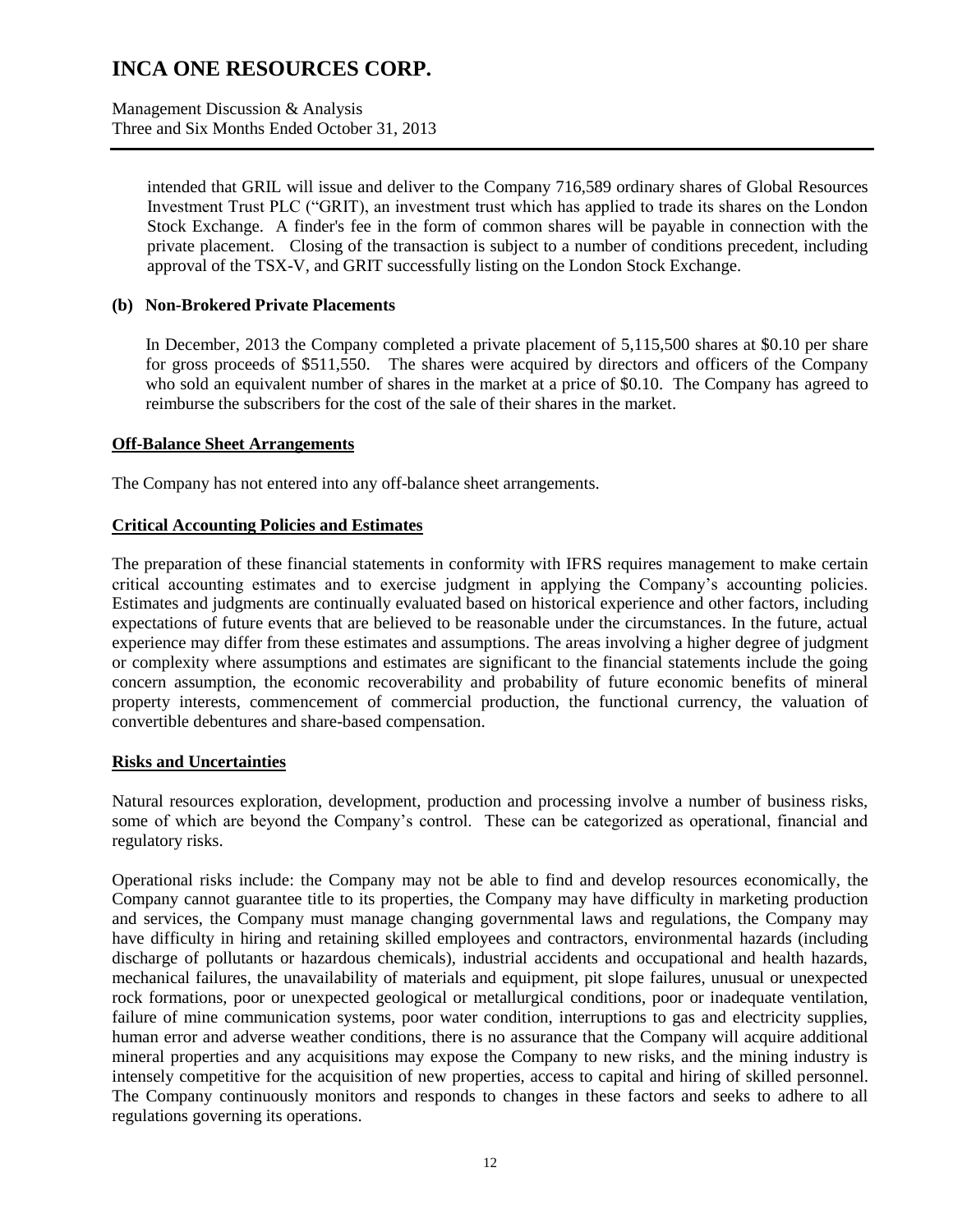Management Discussion & Analysis Three and Six Months Ended October 31, 2013

Financial risks include commodity prices, interest rates and fluctuating foreign exchange rates, all of which are beyond the Company's control. Additional financial risks are the Company's ability to raise capital to continue funding its operations.

Regulatory risks include the possible delays in getting regulatory approval to, and permits for, the transactions that the Board of Directors believe to be in the best interest of the Company, and include increased fees for filings, the introduction of ever more complex reporting requirements the cost of which the Company must meet in order to maintain its exchange listing.

### **Cautionary Note Regarding Forward-Looking Information**

This MD&A contains forward-looking statements. All statements, other than statements of historical fact, constitute "forward-looking statements" and include any information that addresses activities, events or developments that the Company believes, expects or anticipates will or may occur in the future including the Company's strategy, plans or future financial or operating performance and other statements that express management's expectations or estimates of future performance.

Forward-looking statements are generally identifiable by the use of the words "may", "will", "should", "continue", "expect", "anticipate", "estimate", "believe", "intend", "plan" or "project" or the negative of these words or other variations on these words or comparable terminology. All such forward-looking information and statements are based on certain assumptions and analyses made by the Company's management in light of their experience and perception of historical trends, current conditions and expected future developments, as well as other factors management believes are appropriate in the circumstances. These statements, however, are subject to known and unknown risks, uncertainties and other factors that may cause the actual results, level of activity, performance or achievements of the Company to be materially different from those expressed, implied by or projected in the forward-looking information or statements. Important factors that could cause actual results to differ from these forward-looking statements include but are not limited to: risks related to the exploration and potential development of the Company's projects, risks related to international operations, the actual results of current exploration activities, conclusions of economic evaluations, changes in project parameters as plans continue to be refined, future prices of minerals, as well as those factors discussed in the sections relating to risk factors of the Company set out in this MD&A.

There can be no assurance that any forward-looking statements will prove to be accurate, as actual results and future events could differ materially from those anticipated in such statements. Accordingly, the reader should not place any undue reliance on forward-looking information or statements. Except as required by law, the Company does not intend to revise or update these forward-looking statements after their date of issue or to revise them to reflect the occurrence of future unanticipated events.

#### **Disclosure Controls and Procedures**

In connection with National Instrument 52-109 (Certificate of Disclosure in Issuer's Annual and Interim Filings) ("NI 52-109"), the Chief Executive Officer and Chief Financial Officer of the Company have filed a Venture Issuer Basic Certificate with respect to the financial information contained in the unaudited condensed interim consolidated financial statements and this accompanying MD&A for the six months ended October 31, 2013 (together the "Interim Filings").